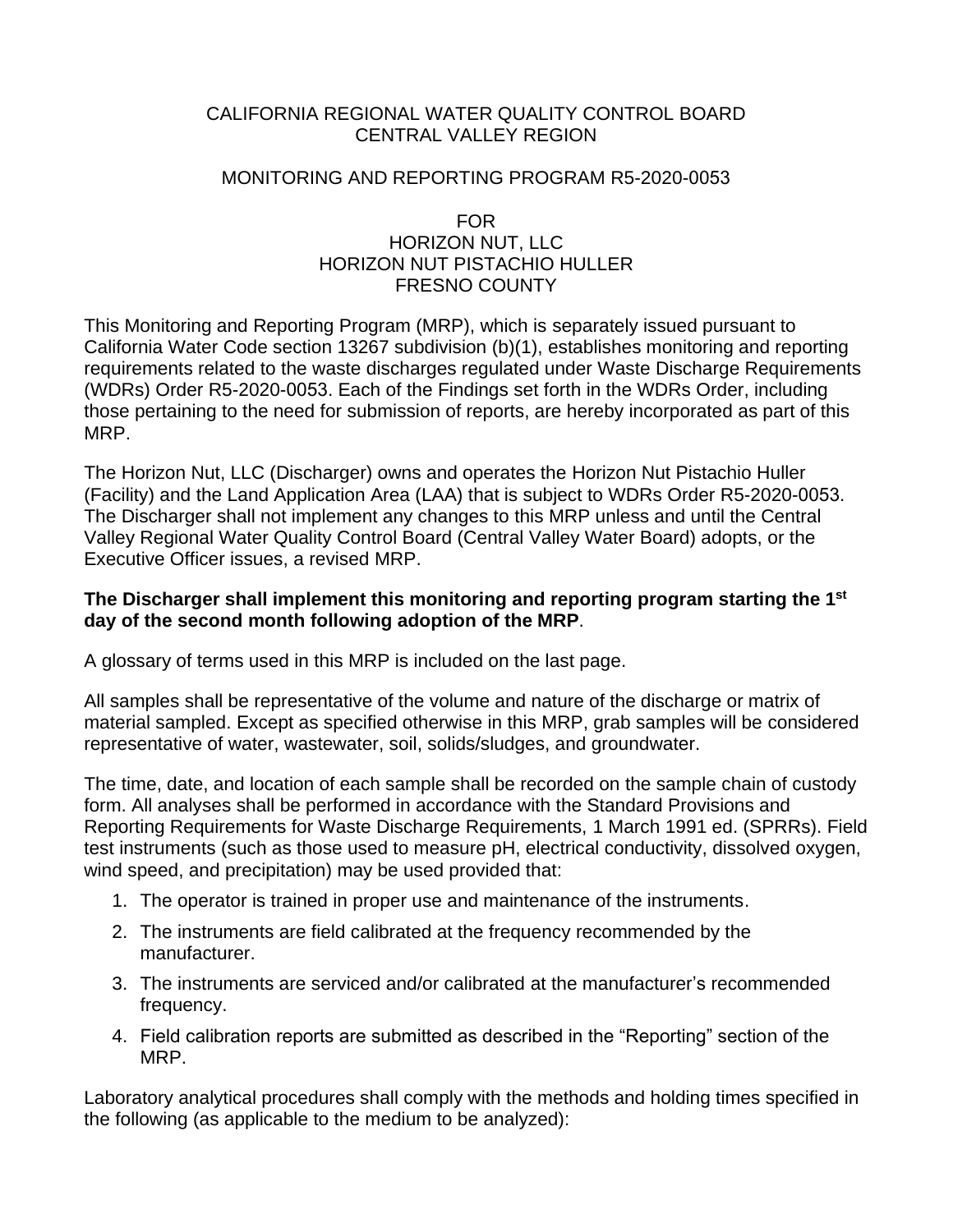MONITORING AND REPORTING PROGRAM R5-2020-0053 2 HORIZON NUT, LLC. HORIZON NUT PISTACHIO HULLER FRESNO COUNTY

- 1. Methods for Organic Chemical Analysis of Municipal and Industrial Wastewater (EPA);
- 2. Test Methods for Evaluating Solid Waste (EPA);
- 3. Methods for Chemical Analysis of Water and Wastes (EPA);
- 4. Methods for Determination of Inorganic Substances in Environmental Samples (EPA); Standard Methods for the Examination of Water and Wastewater (APHA/AWWA/WEF); and
- 5. Soil, Plant and Water Reference Methods for the Western Region (WREP 125).

Approved editions shall be those that are approved for use by the U.S. Environmental Protection Agency or the State Water Resources Control Board's Environmental Laboratory Accreditation Program (ELAP). The Discharger may propose alternative methods for approval by the Executive Officer. Where technically feasible, laboratory reporting limits shall be lower than concentrations that implement applicable water quality objectives/limits for the constituents to be analyzed.

# **Source Water Monitoring**

Samples of source water and from any other sources of supplemental irrigation water shall be collected. At a minimum, the Discharger shall sample the source water beginning in **2023**, prior to the start of the processing season and analyze the samples for the following parameters:

| <b>Constituent</b>             | Units    | <b>Sample Type</b> | Sampling and<br><b>Reporting Frequency</b> |
|--------------------------------|----------|--------------------|--------------------------------------------|
| <b>Electrical Conductivity</b> | umhos/cm | Grab               | Every three years                          |
| <b>Total Dissolved Solids</b>  | mq/L     | Grab               | Every three years                          |
| Nitrate as Nitrogen            | mg/L     | Grab               | Every three years                          |

## **Wastewater Flow Monitoring**

After the flow meter is installed as required in Provision I.4.d in Order R5-2020-0053, when water is discharged to the LAAs, the Discharger shall monitor wastewater flows as follows:

| <b>Flow Source</b> | <b>Units</b> | <b>Sample Type</b> | <b>Sampling Frequency</b>             | Reporting<br><b>Frequency</b> |
|--------------------|--------------|--------------------|---------------------------------------|-------------------------------|
| <b>Flow Meter</b>  | Gallons      | Meter              | Daily<br>(report as total daily flow) | Quarterly                     |

## **Wastewater Quality Monitoring**

Wastewater samples shall be collected from the concrete basin/sump prior to discharging to the LAAs and shall be representative of wastewater quality. Sampling is only required when water is discharged to the LAAs. Standard minerals shall include at a minimum, chloride, sodium, potassium, and dissolved manganese and iron. Manganese and iron samples shall be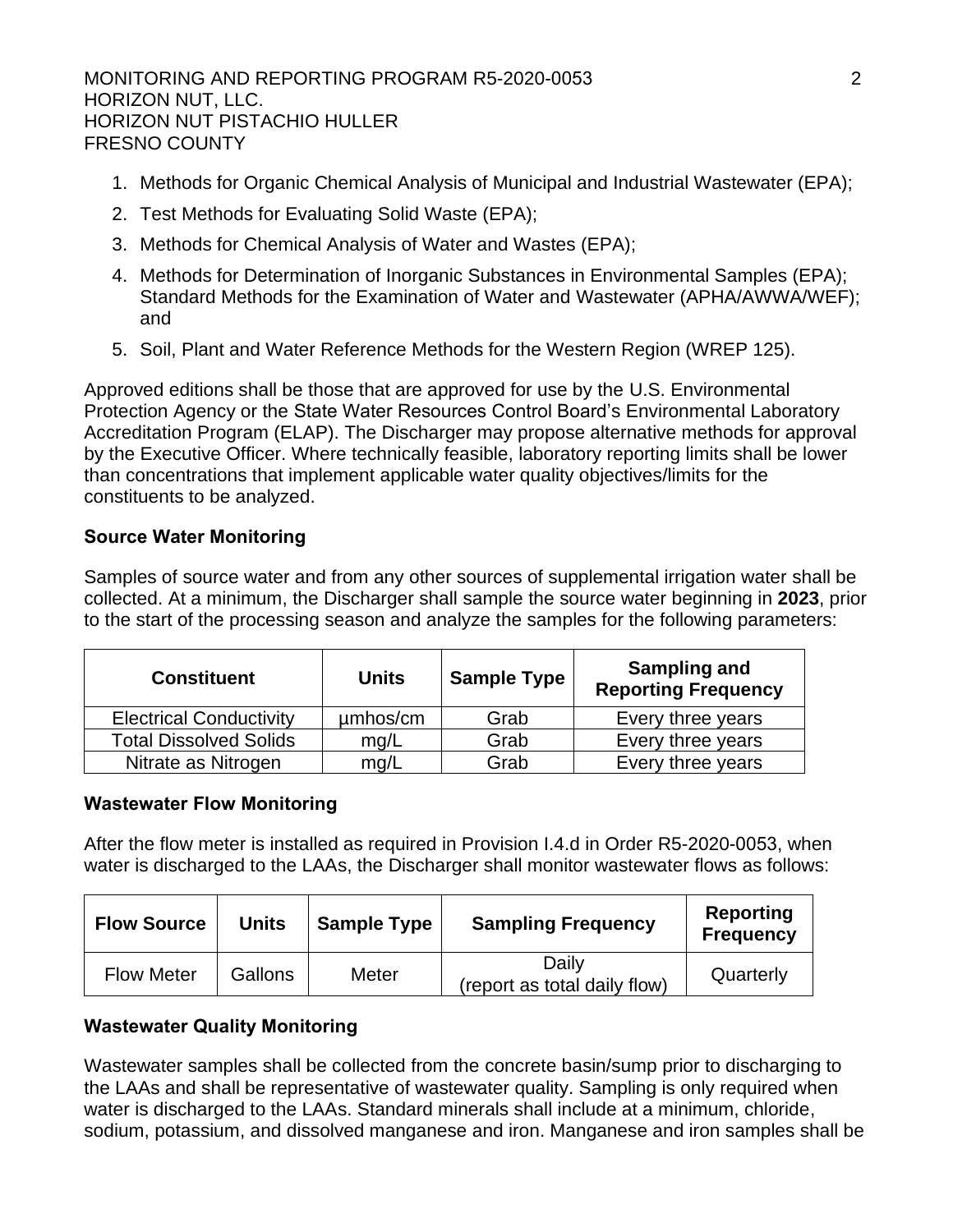#### MONITORING AND REPORTING PROGRAM R5-2020-0053 3 HORIZON NUT, LLC. HORIZON NUT PISTACHIO HULLER FRESNO COUNTY

|                             | <b>Units</b> | <b>Sample</b> | <b>Sample</b>    | <b>Reporting</b> |
|-----------------------------|--------------|---------------|------------------|------------------|
| <b>Constituents</b>         |              | Type          | <b>Frequency</b> | <b>Frequency</b> |
| Electrical<br>Conductivity  | umhos/cm     | Grab          | Monthly          | Quarterly        |
| BOD <sub>5</sub>            | mg/L         | Grab          | Monthly          | Quarterly        |
| <b>FDS</b>                  | mg/L         | Grab          | Monthly          | Quarterly        |
| Total<br>Nitrogen           | mg/L         | Grab          | Monthly          | Quarterly        |
| Nitrate as<br>Nitrogen      | mg/L         | Grab          | Monthly          | Quarterly        |
| Standard<br><b>Minerals</b> | mg/L         | Grab          | Annually         | Annually         |

filtered with a 0.45-micron filter at the laboratory prior to sample preservation. Wastewater monitoring shall include the following:

# **Land Application Area Monitoring**

#### **A. Field Inspections**

The Discharger shall inspect the LAAs at least once weekly during irrigation events, and observations from those inspections shall be documented for inclusion in the quarterly monitoring reports. The following items shall be documented for field to be irrigated on that day:

- 1. Berm condition;
- 2. Condition of each standpipe and flow control valve (if applicable);
- 3. Condition of all ditches used for the conveyance of wastewater and tailwater;
- 4. Ponding;
- 5. Potential and actual runoff or discharge to off-site areas, including surface water; and
- 6. Odors that have the potential to be objectionable at or beyond the property boundary.

Temperature, wind direction, and other relevant field conditions shall also be observed and recorded. The notations shall also document any corrective actions taken based on observations made. A copy of entries made in the log shall be submitted as part of the Quarterly Monitoring Report.

#### **B. Routine Monitoring**

The Discharger shall perform the following routine monitoring and loading calculations during all months when land application occurs and shall present the data in the Quarterly Monitoring Reports.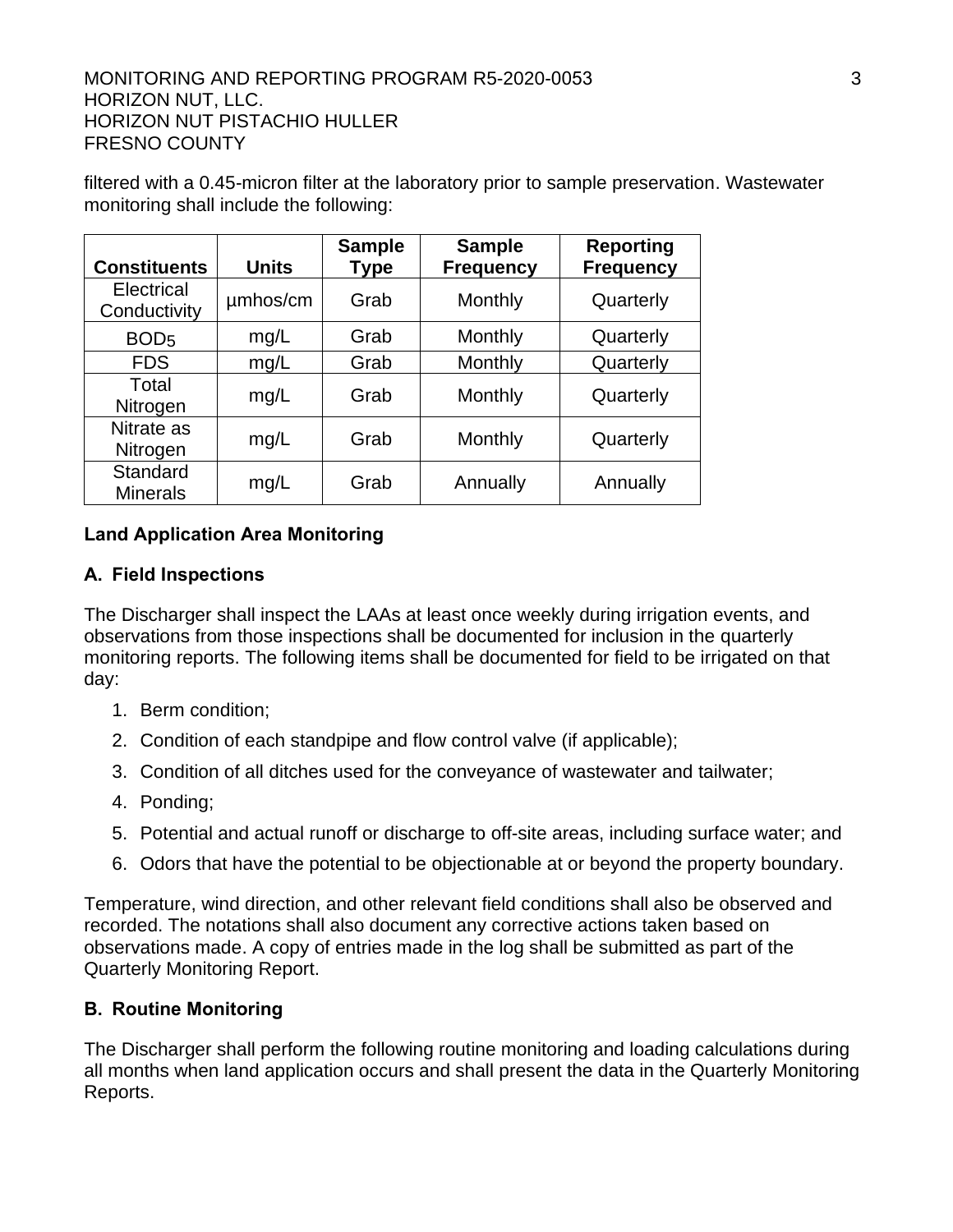#### MONITORING AND REPORTING PROGRAM R5-2020-0053 4 HORIZON NUT, LLC. HORIZON NUT PISTACHIO HULLER FRESNO COUNTY

| <b>Constituent</b>                                        | <b>Units</b> | <b>Measurement</b> | <b>Measurement</b><br><b>Frequency</b> | <b>Reporting</b><br><b>Frequency</b> |
|-----------------------------------------------------------|--------------|--------------------|----------------------------------------|--------------------------------------|
| Precipitation                                             | $0.1$ inch   | Rain Gauge         | Daily                                  | Quarterly                            |
| <b>Irrigation fields</b>                                  |              | Observation        | Daily                                  | Quarterly                            |
| Hydraulic<br><b>Loading Rate</b><br>(from each<br>source) | inch         | Calculated         | Daily                                  | Quarterly                            |
| <b>BOD5</b> Loading<br>Rate<br>(cycle average)            | lb/ac/day    | Calculated         | Daily                                  | Quarterly                            |
| <b>Total Nitrogen</b><br>Loading                          | lb/ac/year   | Calculated         | Monthly                                | Quarterly                            |
| Flow-weighted<br><b>FDS</b><br>Concentration              | mg/L         | Calculated         | Monthly                                | Quarterly                            |

Note: Precipitation data obtained from the nearest National Weather Service rain gauge is acceptable. The hydraulic loading rate shall be calculated for each check within each LAA field. Volumes of each check can be estimated based on the duration of flow, the number of checks being irrigated at any one time, and the daily flow rates for each field. Calculations and assumption shall be clearly documented. Loading rates for BOD, total nitrogen, and FDS shall be calculated for each LAA. BOD loading shall be calculated using the daily applied volume of wastewater, actual application area, and most recent BOD results for the wastewater. Total nitrogen loading rates shall be calculated using the applied volume of wastewater, actual application area, and the most recent total nitrogen results for the wastewater. Loading rates for supplemental nitrogen (including commercial fertilizers, manure from cattle, etc.) shall be calculated using the actual load and application area.

## **Groundwater Monitoring**

If groundwater monitoring is required, the Discharger shall submit plans and specifications to the Central Valley Water Board for review and approval prior to construction of any groundwater monitoring wells. Once installed, all new monitoring wells shall be appropriately incorporated into monitoring conducted under this MRP and monitored on a quarterly basis. If monitoring consistently shows no significant variation in a constituent concentration or parameter after at least 8 consecutive groundwater monitoring events, the Discharger may request this MRP be revised to reduce constituent analyses or monitoring parameters. The proposal must include adequate technical justification for a reduction in monitoring frequency. The Discharger shall not implement any changes to this MRP unless and until the Central Valley Water Board adopts, or the Executive Officer issues a revised MRP.

The Discharger shall maintain the groundwater monitoring well network. If a groundwater monitoring well is dry for more than four consecutive sampling events or is damaged, the Discharger shall submit to the Central Valley Water Board a workplan and proposed time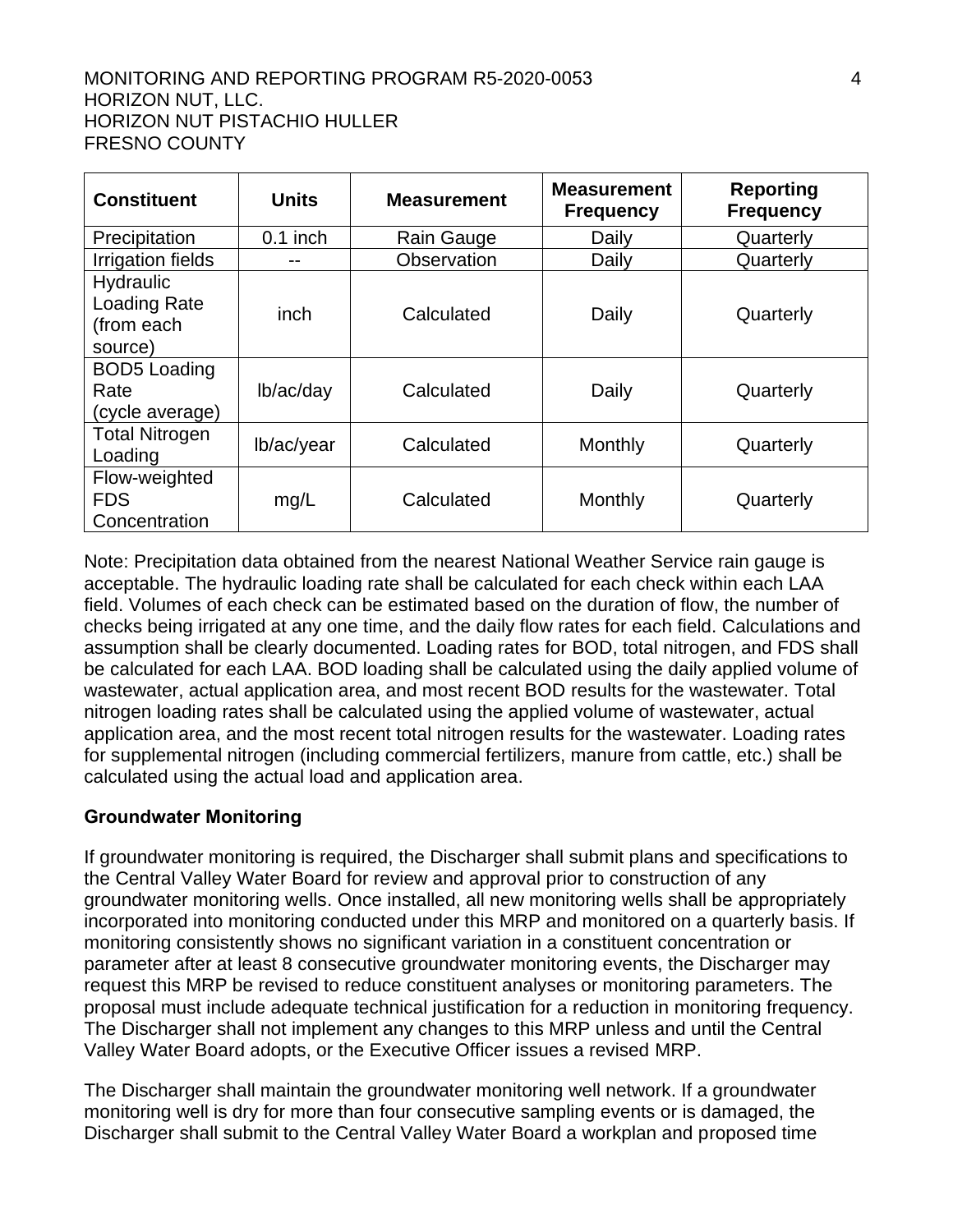#### MONITORING AND REPORTING PROGRAM R5-2020-0053 SAMPLE REPORTING HORIZON NUT, LLC. HORIZON NUT PISTACHIO HULLER FRESNO COUNTY

schedule for its replacement, and the well shall be replaced following approval of the workplan. Alternatively, the Discharger shall submit a report with supporting evidence that a replacement well is not needed.

Prior to sampling, depth to groundwater measurements shall be measured in each monitoring well to the nearest 0.01 feet. Groundwater elevations shall then be calculated to determine groundwater gradient and flow direction. Samples shall be collected and analyzed using standard EPA methods. Groundwater monitoring shall include, at a minimum, the paraments and constituents listed in the table below. Groundwater elevation shall be determined based on depth-to-water measurements using a surveyed measuring point elevation on the well and a surveyed reference elevation. Samples shall be filtered with a 0.45-micron filter, at the laboratory, prior to sample preservation for standard minerals and shall include, at a minimum, dissolved iron, dissolved manganese, chloride, and sodium.

| <b>Constituent/Parameters</b> | <b>Units</b> | Type of<br><b>Sample</b> | <b>Sampling</b><br><b>Frequency</b> | <b>Reporting</b><br><b>Frequency</b> |
|-------------------------------|--------------|--------------------------|-------------------------------------|--------------------------------------|
| Depth to Groundwater          | $0.01$ feet  | <b>Measurement</b>       | Quarterly                           | Annually                             |
| <b>Groundwater Elevation</b>  | feet         | Calculated               | Quarterly                           | Annually                             |
| Gradient                      | feet/feet    | Calculated               | Quarterly                           | Annually                             |
| <b>Gradient Direction</b>     | degrees      | Calculated               | Quarterly                           | Annually                             |
| EC                            | umhos/cm     | Grab                     | Quarterly                           | Annually                             |
| <b>TDS</b>                    | mg/L         | Grab                     | Quarterly                           | Annually                             |
| <b>Total Nitrogen</b>         | mg/L         | Grab                     | Quarterly                           | Annually                             |
| Nitrate as Nitrogen           | mg/L         | Grab                     | Quarterly                           | Annually                             |
| <b>Standard Minerals</b>      | mg/L         | Grab                     | Annually                            | Annually                             |

#### **Groundwater Limitations**

The Groundwater Limitations set forth in Section F of WDRs Order R5-2020-0053 shall apply to all monitoring wells. This table is subject to revision by the Executive Officer following construction of any additional monitoring wells.

| <b>Constituent</b>    | <b>Groundwater Limitation</b>                         |
|-----------------------|-------------------------------------------------------|
| EC                    | 900 umhos/cm or Current Groundwater Quality,          |
|                       | whichever is higher                                   |
| <b>TDS</b>            | 1,000 mg/L or Current Groundwater Quality, whichever  |
|                       | is higher                                             |
| <b>Total Nitrogen</b> | 10 mg/L or Current Groundwater Quality, whichever is  |
|                       | higher                                                |
| Sodium                | 69 mg/L or Current Groundwater Quality, whichever is  |
|                       | higher                                                |
| Chloride              | 500 mg/L or Current Groundwater Quality, whichever is |
|                       | higher                                                |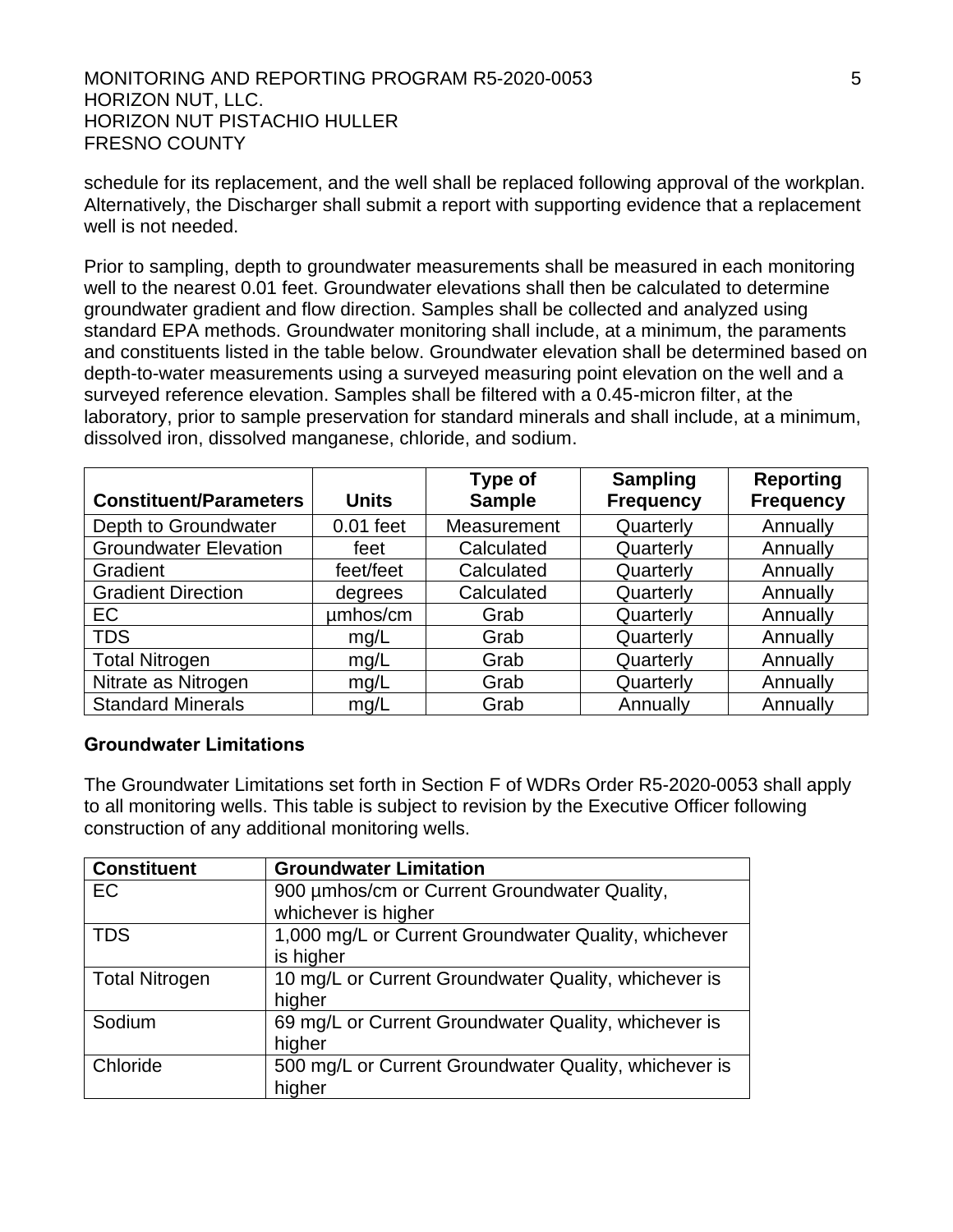#### MONITORING AND REPORTING PROGRAM R5-2020-0053 66 HORIZON NUT, LLC. HORIZON NUT PISTACHIO HULLER FRESNO COUNTY

If groundwater monitoring is required, current groundwater quality will be defined using approved statistical methods as described in an approved *Groundwater Limitation Compliance Assessment Plan* (Provision I.4.b.iii, in WDRs Order R5-2020-0053).

If groundwater quality performed pursuant to this MRP shows that an exceedance of the Groundwater Limitation is occurring, as defined in an approved *Groundwater Limitation Compliance Assessment Plan*, the Discharger shall submit a technical evaluation of the reason for the exceedance and a discussion on possible mitigation measures that could be taken, if needed. If exceedances are the result of activities outside the Discharger's control, the report shall support that determination.

# **Solids Monitoring**

The Discharger shall monitor volumes of residual solids generated and disposed of and reported in Annual Monitoring Reports:

- 1. Volume of Solids Generated. Solids may include pomace, seeds, stems, screenings, and sump solids, or other material.
- 2. Volume Disposed of Off-site. Describe the disposal method (e.g. animal feed, land application, off-site composting, landfill, etc.); the amount disposed (tons); and the name of the hauling company.
- 3. Volume Disposed of On-site. Describe the amount disposed (tons); location of on-site disposal; method of application, spreading, and incorporation. The volume of ponds sediments shall be reported when sediments are removed to maintain adequate capacity in the pond.

## **Reporting**

All regulatory documents, submissions, materials, data, monitoring reports, and correspondence should be converted to a searchable Portable Document Format (PDF) and submitted electronically. Documents that are less than 50MB should be emailed to [centralvalleysacramento@waterboards.ca.gov.](file://///ca.epa.local/RB/RB5/R5SSections/Permitting%20Title%2027%20Confined%20Animals/Units/Non%2015%20Permitting/01%20County%20Files/SanJoaquin/Barrel%20Ten%20Escalon%20Winery/R5-2020-XXXX/centralvalleysacramento@waterboards.ca.gov)

Documents that are 50 MB or larger should be transferred to a CD, DVD, or flash drive and mailed to the following address:

Central Valley Regional Water Quality Control Board Region 5 – Fresno Office 1685 "E" Street Fresno, California 93706

To ensure that your submittals are routed to the appropriate staff, the following information block should be included in any correspondence used to transmit documents to this office: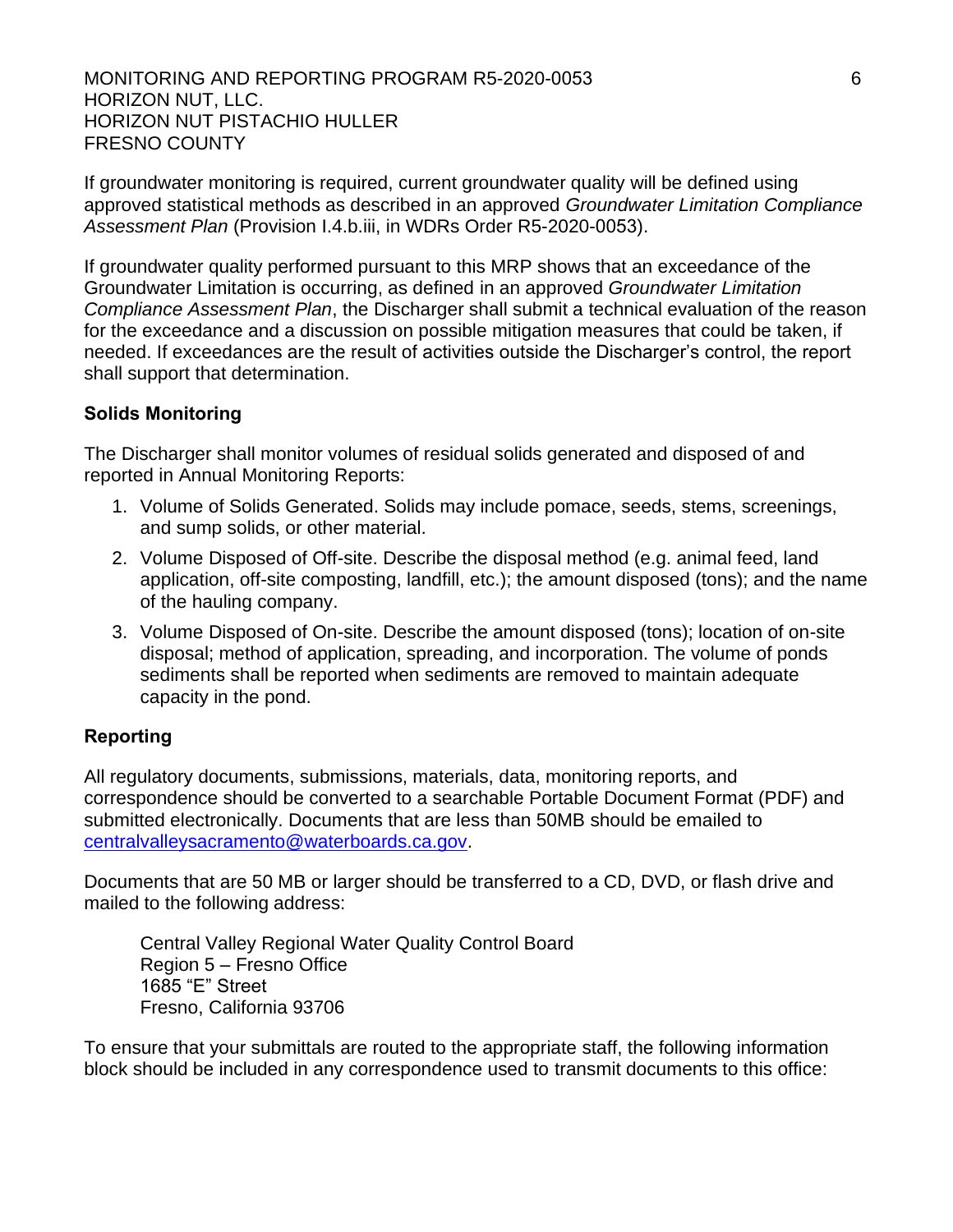#### MONITORING AND REPORTING PROGRAM R5-2020-0053 7 HORIZON NUT, LLC. HORIZON NUT PISTACHIO HULLER FRESNO COUNTY

| County:         | Fresno                       |
|-----------------|------------------------------|
| Facility:       | Horizon Nut Pistachio Huller |
| Program:        | <b>Non-15</b>                |
| Order Number:   | MRP R5-2020-0053             |
| CIWQS Place ID: | 812358                       |

In reporting monitoring data, the Discharger shall arrange the data in tabular form so that the date, sample type (e.g., effluent, pond, etc.), and reported analytical result for each sample are readily discernible. The data shall be summarized in such a manner to clearly illustrate compliance with waste discharge requirements and spatial or temporal trends, as applicable. The results of any monitoring done more frequently than required at the locations specified in the MRP shall be reported to the Central Valley Water Board.

As required by the Business and Professions Code sections 6735, 7835, and 7835.1, all Groundwater Monitoring Reports shall be prepared under the direct supervision of a Registered Professional Engineer or Professional Geologist and signed by the registered professional.

# **A. Quarterly Monitoring Reports**

Daily, weekly, and monthly monitoring data shall be reported in the quarterly monitoring report. Quarterly reports shall be submitted to the Central Valley Water Board on the **1st day of the second month following the quarter** (i.e. the January - March quarterly report is due by 1 May). The fourth quarter monitoring report may be submitted as part of the corresponding annual monitoring report. At a minimum, the report shall include:

- 1. Results of Flow Monitoring in tabular format for each month during the reported quarter, including calculated values for the total flow and average daily flow for each month and total annual flow to date.
- 2. Result of weekly pond monitoring.
- 3. Results of Wastewater Effluent Monitoring in tabular format for each week and month during the reported quarter.
- 4. Results of LAA Monitoring, including:
	- a. Methods used to irrigate the LAAs (i.e., sprinkler, flood, etc.) for each irrigation cycle.
	- b. Calculated hydraulic loading rate for each month during the reported quarter and cumulative annual loading.
	- c. Calculated mass of BOD applied to the LAA on a daily basis shall be calculated using the following formula:

$$
M = \frac{8.345(CV)}{A}
$$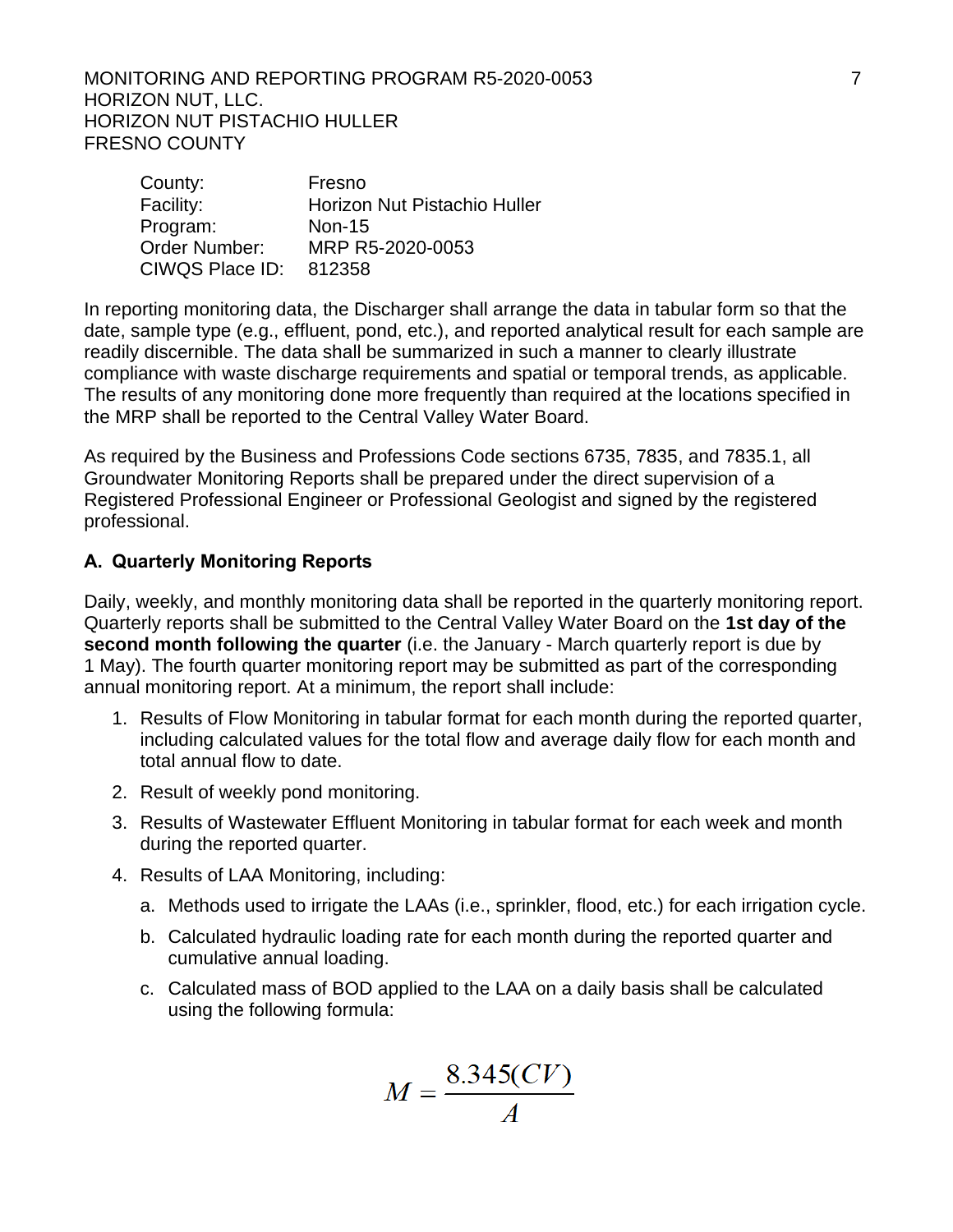Where:

- $M =$  mass of BOD applied to an LAA in lb/ac/day
- $C =$  concentration of BOD in mg/L based on the most recent monitoring result
- V volume of wastewater applied to the LAA in millions of<br>= sollare per dov gallons per day
- $A = \overline{a}$  area of the LAA irrigated in acres
- $8.345 =$  unit conversion factor
- d. Calculated nitrogen loading rate for each LAA using the following formula:

$$
M = \sum_{i=1}^{12} \frac{(8.345(C_i V_i) + M_x)}{A}
$$

Where:

- $M =$  mass of nitrogen applied to LAA in lb/ac/yr.
- $Ci =$  Monthly average concentration of total nitrogen for month *i* in mg/L.
- $Vi = volume of was$  wastewater applied to the LAA during calendar month *i* in millions of gallons.
- $A =$  area of the LAA irrigated in acres.
- $i =$  the number of the month (e.g., Jan. = 1, Feb. = 2, etc.).
- $Mx$  = nitrogen mass from other sources (e.g., fertilizer, manure, and compost) in pounds.
- 8.345 = unit conversion factor.
- 5. A comparison of monitoring data to the flow limitations, effluent limitations, and discharge specifications and an explanation of any violation of those requirements;
- 6. A comparison of BOD loading rates to the appropriate BOD loading limitations (100 lb/ac/day for flood irrigated acres [cycle average] or 150 lb/ac/day for sprinkler irrigated acres [cycle average]).
- 7. A calibration log verifying calibration of all handheld monitoring instruments and devices used to comply with the prescribed monitoring program; and
- 8. Copies of the laboratory analytical data reports shall be maintained by the Discharger and submitted to the Central Valley Water Board.

# **B. Annual Monitoring Reports**

An Annual Monitoring Report shall be submitted to the Central Valley Water Board by **1 February** each year and shall include the following: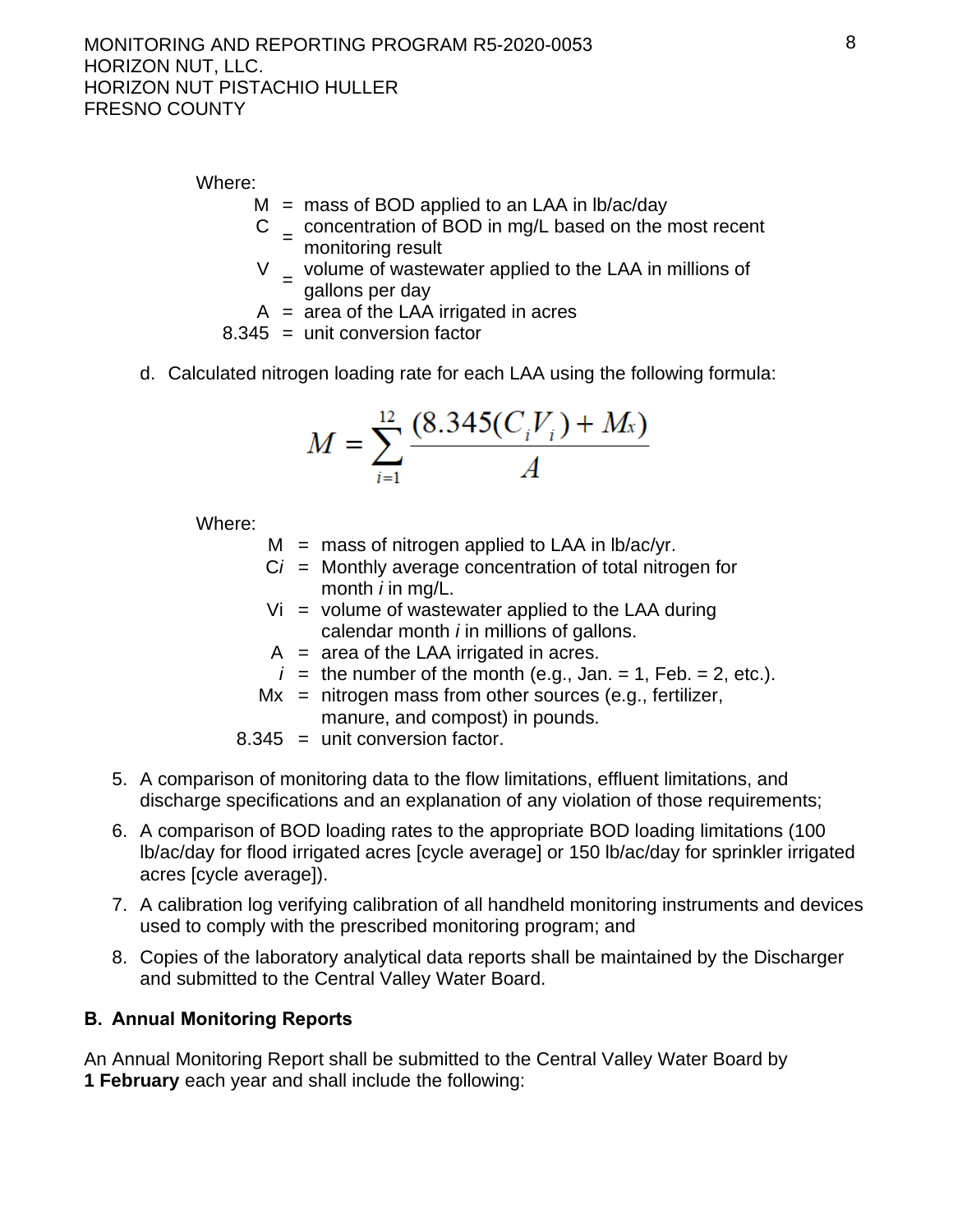# **Source Water Monitoring**

Analytical data table showing historical and current results. A narrative description of changes in water quality over time, if any, and the potential impact on the wastewater quality.

# **Groundwater Monitoring (if required)**

- 1. A narrative description of all preparatory, monitoring, sampling, handling, and analytical testing for groundwater monitoring. The narrative shall be sufficiently detailed to verify compliance with the WDRs Order R5-2020-0053, this MRP, and the SPRRs.
- 2. A field log for each well documenting depth to groundwater; method of purging, parameters measured before, during, and after purging; sample preparation (e.g., filtering); and sample preservation. Low or no-purge sampling methods are acceptable if described in an approved Sampling and Analysis Plan.
- 3. Summary data tables of historical and current water table elevations and analytical results, comparison with previous flow direction and gradient data, and discussion of seasonal trends if any.
- 4. A scaled map showing relevant structures and features of the facility, the locations of monitoring wells and any other sampling stations, and groundwater elevation contours referenced to an appropriate datum (e.g., NGVD).
- 5. An evaluation of the groundwater quality beneath the site and determination of compliance with the Groundwater Limitations per WDRs Order R5-2020-0053, based on statistical analysis for each constituent monitored for each compliance well in accordance with the approved Groundwater Limitations Compliance Assessment Plan. Include all calculations and data input/analysis tables derived from use of statistical software, as applicable.
- 6. Copies of the laboratory analytical data reports shall be maintained by the Discharger and submitted to the Central Valley Water Board.

# **Solids Monitoring**

1. Summary of the solids monitoring, including volumes of residual solids generated and disposed.

# **Additional Reporting**

- 1. A discussion of compliance and the corrective action taken, as well as any planned or proposed actions needed to bring the discharge into full compliance with the WDRs.
- 2. Monitoring equipment maintenance and calibration records, as described in Section C.4 of the SPRRs, shall be maintained by the Discharger and provided upon request by the Central Valley Water Board.
- 3. A discussion of the following:
	- a. Waste constituent reduction efforts implemented in accordance with any required workplan;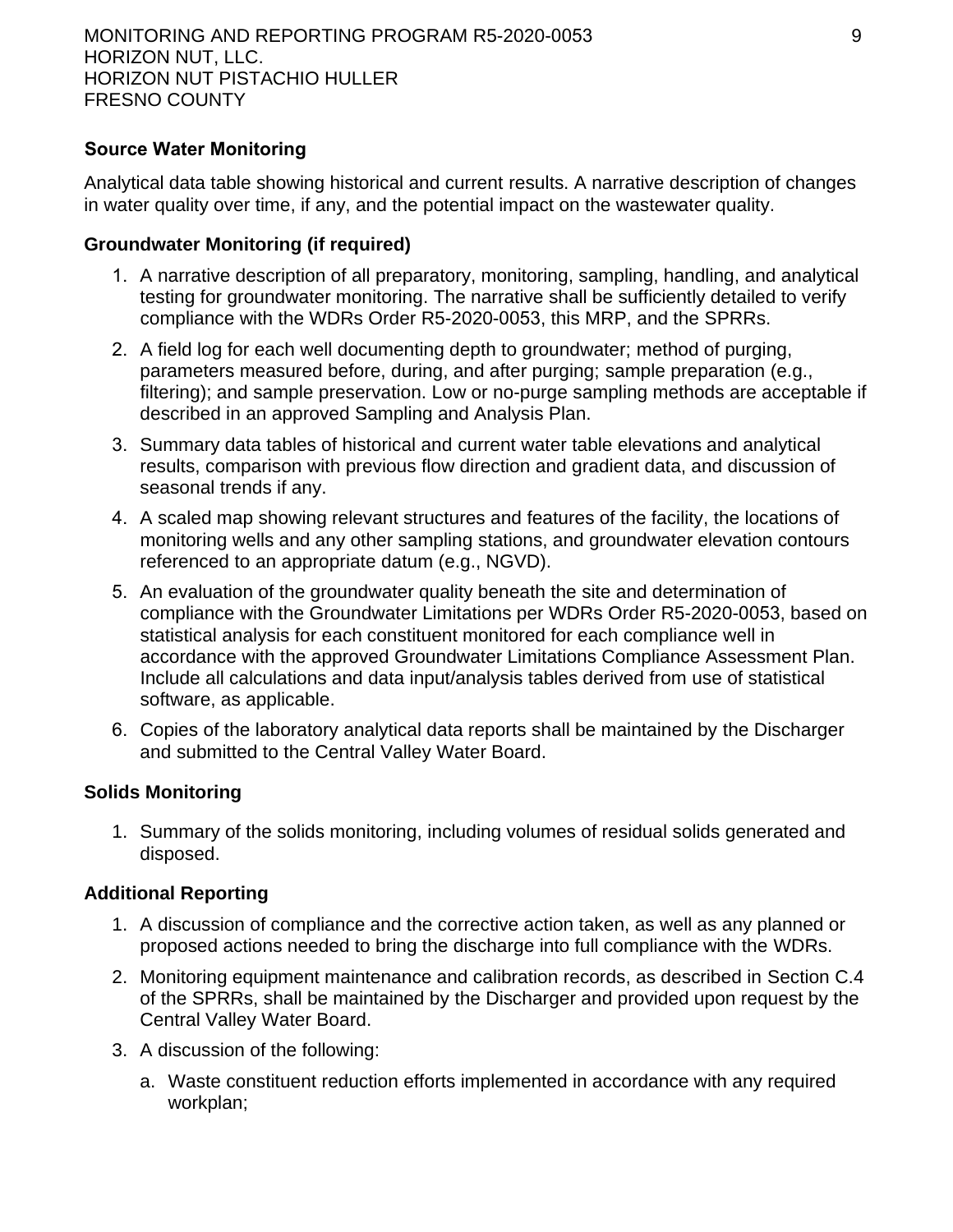#### MONITORING AND REPORTING PROGRAM R5-2020-0053 10 HORIZON NUT, LLC. HORIZON NUT PISTACHIO HULLER FRESNO COUNTY

- b. Other treatment or control measures implemented during the calendar year either voluntarily or pursuant to the WDRs, this MRP, or any other Order; and
- c. Based on monitoring data, an evaluation of the effectiveness of the treatment or control measures implemented to date.
- 4. A discussion of any data gaps and potential deficiencies/redundancies in the monitoring network or reporting program.

A letter transmitting the self-monitoring reports shall accompany each report. The letter shall include a discussion of requirement violations found during the reporting period, and actions taken or planned for correcting noted violations, such as operation or facility modifications. If the submitting Discharger has previously submitted a report describing corrective actions and/or a time schedule for implementing the corrective actions, reference to the previous correspondence will be satisfactory. The transmittal letter shall contain the penalty of perjury statement by the submitting Discharger, or its authorized agent, as described in the Section B.3 of the SPRRs (General Reporting Requirements).

I, PATRICK PULUPA, Executive Officer, do hereby certify the foregoing is a full, true, and correct copy of the Monitoring and Reporting Program issued by the California Regional Water Quality Control Board, Central Valley Region on 16 October 2020.

 $\frac{1}{2}$  water Boards Date: 2020.10.21 14:50:25 -07'00'

PATRICK PULUPA, Executive Officer